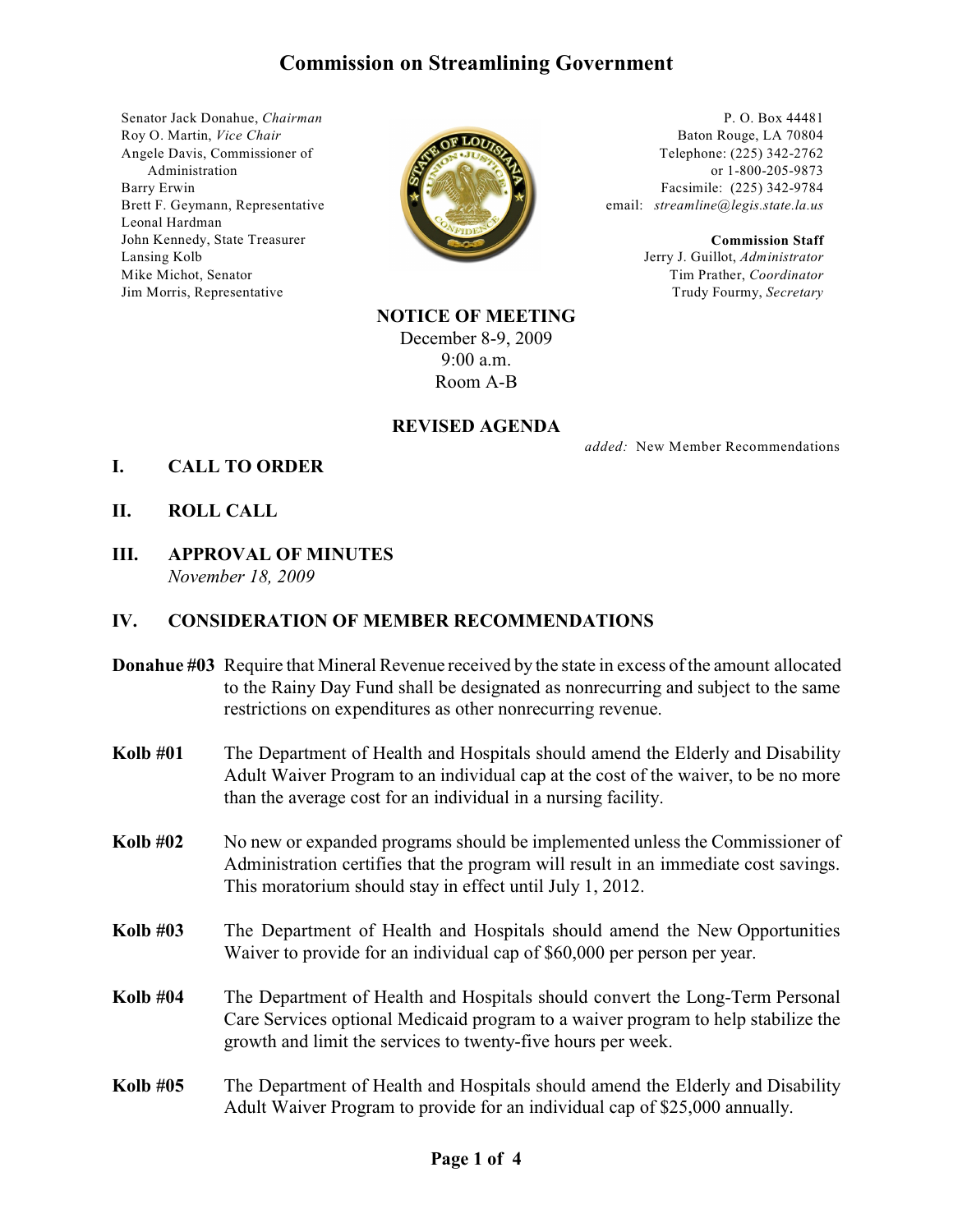- **Martin #34** Scale down the Louisiana Teacher Assistance and Assessment Program.
- **Martin #35** Revamp the Enterprise Zone Program to implement a new approach that maximizes the state's return on investment.
- **Martin #36** Eliminate the workforce grant program in the Department of Economic Development as the Louisiana Fast Start program is operational.
- **Martin #37** Reduce the site-specific fund in the Department of Economic Development, which is used to cover project-specific expenses related to business retention and recruitment efforts.
- **Martin #38** Reduce the Entertainment Workforce Program in the Department of Economic Development.
- **Martin #39** Change the supporting guarantees for Small Business Loan Guarantee Program in the Department of Economic Development.
- **Martin #40** Right-size the state highway system to give up 5,000 miles of road maintenance.

# **V. ADVISORY GROUP RECOMMENDATIONS HELD OVER**

#### *Efficiency and Benchmarking*

**AGEB #21** To provide, by statute, for a Louisiana spending limit identical to the Oregon spending limit, known as the Oregon kicker law, with the exception that, under the Louisiana spending limit, excess revenues would first be deposited into the Louisiana Budget Stabilization Fund (the Rainy DayFund) until that fund reaches its cap before any rebates are returned to individual or corporate taxpayers. The spending limit shall be cancelled or overridden in a particular year only by a two-thirds vote of the Louisiana Legislature, which shall be subject to veto by the governor.

# *Civil Service and Employee Benefits:*

**AGCS # 38** Should a reduction in force through voluntary or involuntary separation become necessary, whether applicable only to targeted programs or budget units or implemented across most agencies, the design process of the staff reduction plan should include discussions of a separation package which may take the form of an incentive or severance package. Prudence dictates that the details of such a package should be determined only after designation by the appropriate entity of programs to be reduced or eliminated or positions to be emptied. However, any such separation package should include three basic components: (1) a lump-sum payment, (2) provision for health insurance, and (3) provision for education or training. If the package is offered as an incentive for voluntary separation, any employee taking the incentive should be prohibited from employment with the state or from entering into a contract to provide services on behalf of the state for a period of thirty-six months.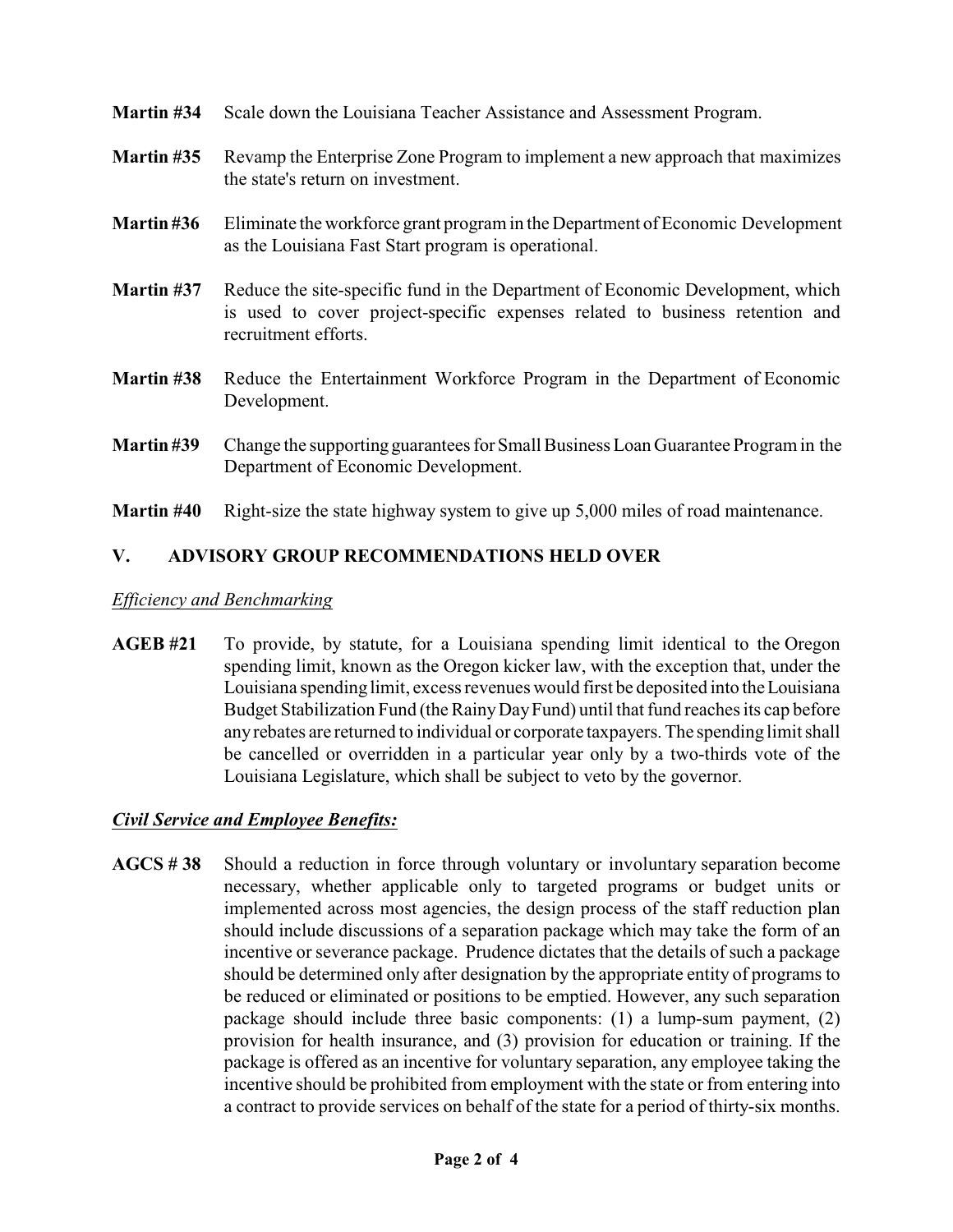If the person is reemployed or enters a contract within the prohibition period, the person should reimburse the state the proportionate value of the incentive package. Any separation, whether voluntary or involuntary, to which a separation package applies should trigger the abolition of the position from which each employee is separated; however, if the position is critical to the mission of the agency, the agency should be permitted to abolish another position or combination of positions that represent the elimination of the same amount of salary and benefit costs from the agency's budget.

# **VI. RECEIVE MEMBER (***New***) RECOMMENDATIONS**

- **Martin #41** Require local school districts to issue an RFP to evaluate potential savings from outsourcing custodial, transportation, and alternative education services.
- **Martin #42** Convert all state advertising notices to electronic notification where feasible.
- **Erwin #08** Governor's Office on Homeland Security and Emergency Preparedness work with Louisiana's congressional delegation to identify and utilize federal funding for establishing additional shelter-capacity in-state for Louisiana residents who cannot self-evacuate and shelter during emergency periods.
- **Erwin #09** Department of Public Safety and Corrections Public Safety outsource information technology applications and services where appropriate to improve operating efficiencies and realize savings.
- **Erwin #10** Department of Social Services eliminate the Child Care Job Search Program since anticipated outcomes are not being achieved.
- **Erwin #11** Department of Social Services eliminate the Earned Income Tax Credit technical support program since it is not within the core competency of DSS.
- **Erwin #12** Department of Social Services take appropriate measures to modernize technology and processes to address fraud and abuse in the Child Care Assistance Program.
- **Kennedy #02** To provide that all recommendations of the Streamlining Commission be accompanied by a legislative fiscal note to quantify the savings.
- **Kennedy #03** To require that the FAIR and COASTAL Plans be administered pursuant to the laws governing the plans that were in effect before the adoption of Act 1133 of the 2003 regular legislative session creating the Citizens Property Insurance Corporation, and that Citizens cease all operations. Because Citizens has bonded and other indebtedness as well as assets, Citizens would continue to exist only to serve its outstanding policies through the next renewal dates and to buy and collect emergency assets as well as any other revenue until all the bonded and other indebtedness of Citizens is paid in full, at which time Citizens would transfer all remaining assets to the state, be terminated and cease to exist.